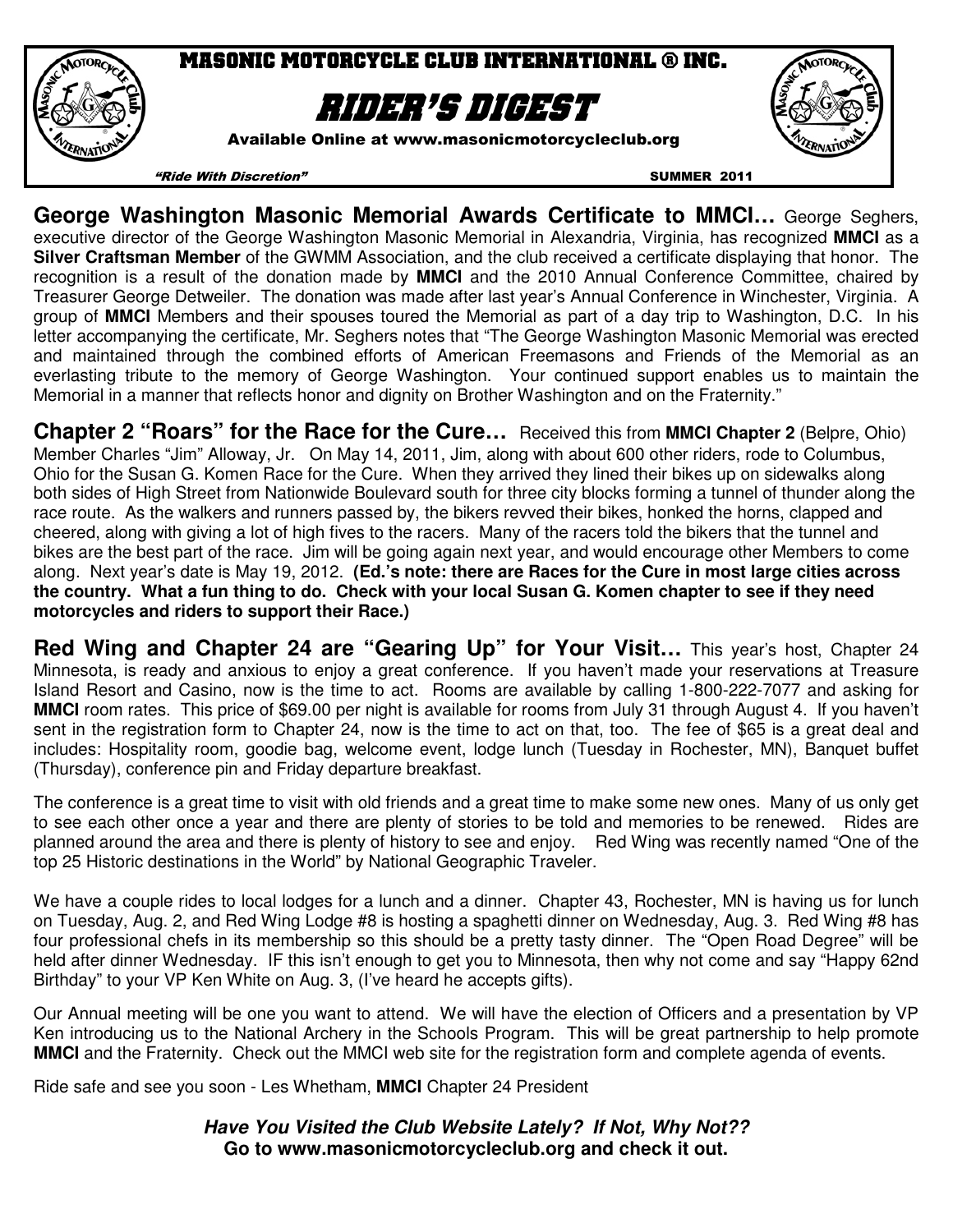### **MASONIC MOTORCYCLE CLUB INTERNATIONAL ® INC. Executive Board, 2009 – 2011**

Tonawanda, NY 14150

# 1621 Independence Ave North Gordy Aune, Jr., Dave Page

Golden Valley, MN 55427 763-545-0491 **Audit: Ed Lewis (Chair),** 

University Heights, OH 44118

### **Treasurer: George Detweiler Communist Communist Communist Communist Communist Communist Communist Communist Communist Communist Communist Communist Communist Communist Communist Communist Communist Communist Communist C**

15173 Holleyside Drive **ghdetweiler@comcast.net** 

925 Madison Avenue 440-357-6658

Middleburg, PA 17842 Cliff Wilson, Neal Forbes 570-837-7079

### **6 Year Trustee: Gordy Aune, Jr.**

763-585-1766 **GRANDPAAUNE@aol.com** 

## **Honorary Trustee: Don Crete, Past Pres. Richard Kovac, Richard Morse**

Auburn, NH 03032

#### **Elected Officers Appointed Committees**

**President: Kent Dorney By-laws: John Van Kirk (Chair),**  Rex Baker, Dick Morse, Gary O'Neal

716-694-1595 **Safety: Dean Gonya (Chair), fltmedic@verizon.net Ron Baldwin, Robert Boss, Ian Mountfield** 

Vice-president: Kenneth White **Nominations: Don Crete (Chair)**,

**mmci24.1@gmail.com** Lloyd Jackson, John Bennett, Chris Alexander

**Secretary: Jeff Kaplan Finance: George Detweiler (Chair), Finance: George Detweiler (Chair), 2417 Elmdale Road** Jeff Kaplan, Gordy Aune, Jr., Ron Ferrero

216-382-2685 **Membership: Rex Baker (Chair), bmw\_jeff@ameritech.net bmw\_jeff@ameritech.net compared and the set of the set of the set of the set of the set of the set of the set of the set of the set of the set of the set of the set of the set of the set of the summerrider5054@embarqmail.com**),

Dumfries, VA 22025 **Grievance: Neal Forbes (Chair),**  703-670-2313 Bumpy Geortz, Tom Boyle, Jeff Killian

 **Website: Doug Kelley (Chair), 2 Year Trustee: Cliff Wilson (dougkelley@windstream.net),** Scott Rose

### Painesville, OH 44077 **AMA Rep/Liability Insurance: Dick Morse**

#### **cliffwilson65@msn.com Quartermaster: Cliff Wilson**

**4 Year Trustee: David Page Death Benefit Fund: Dick Morse (Chair),**  137 East Main Street **Research Reading Communist Communist Communist Communist Communist Communist Communist Communist Communist Communist Communist Communist Communist Communist Communist Communist Communist Communist Com** 

**dwptrucking@aol.com Conference 2011: Leslie Whetham (Chair),**  Ken White (Co-chair), Gordy Aune, Jr.

2432 Pearson Parkway **Conference 2012: Dean Gonya (Chair),** Kent Dorney (Co-chair), hosted by Chapters 12 and 32

 **Lifetime Trustees:** 188 Coleman Road **Rex Baker, Doug Kelley**

603-483-0714 **Newsletter Editor: Jeff Kaplan cretedanm@comcast.net Email change of address**, articles and material for publication to: **bmw\_jeff@ameritech.net** or mail to: **International Chaplain: Jeff Killian 2417 Elmdale Road, University Hts., OH 44118**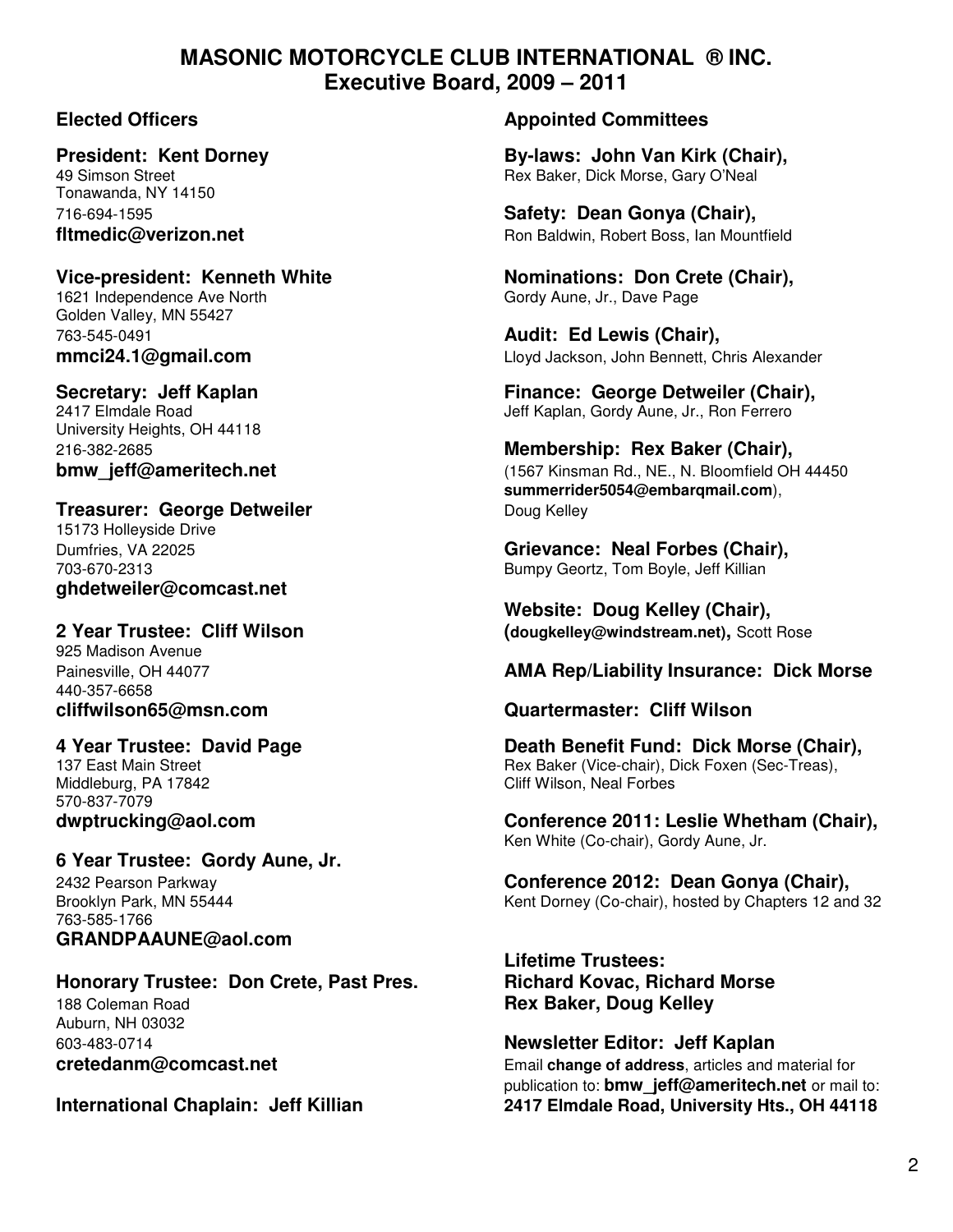

### **President's Message…**

As I near the conclusion of my term in office I look back on two years that were filled with many challenges due to the economy and the actions of others that had the potential to paint **MMCI** in a bad light. Fortunately we have made it through those challenging times to a place that is

different, possibly better, possibly not. The Club has in some ways mirrored our society as we have had some slippage in overall numbers, but a strong adherence to our values. It is the Club's adherence to the overall values of the Craft that I am most proud of, as some of the best Masons that I have had the pleasure to meet I have also had the pleasure to share the road with these past 14 years.

Ken and his line of officers have a few challenges to face over the next two years and I will lend them my full support. I ask each of you to determine what role you can play to assist them in continuing and expanding the fun, fellowship, and work of the Club. Me, I will be in the background assisting Bro. Rex in his duties as International Membership Chairman.

For those of you who are unable to join us in Red Wing this year I will miss each of you, but look forward to meeting some new faces and hopefully reacquainting with others I have not seen in a while. If you have not been to a Conference I encourage you to consider attending one in the near future as we usually have a pretty good time, and the company cannot be beat!

Thank you for the honor of serving this organization. Keep the shiny side up and I'll see you on the byway...



### **Vice-President's Message…**

Greetings to all. I hope this newsletter finds you and your bike in good shape. As summer is finally kicking in to high gear I'm here to tell you Chapter 24 is ready for the 2011 conference to be held at Treasure Island Casino in Red Wing. If you haven't sent in your reservation just yet,

now is the time to do it. We are expecting a great turn out and the committee is sure you will find plenty to do with great rides available and some fantastic history in the area. See you there, August 2-4, with some early bird on the 1<sup>st</sup>.

As your vice president I have been busy the last year or so trying to get our name out and hopefully attract new members and new Masons. A couple items I'm proud to have accomplished are, contacting all Grand Lodges and asking them to put an article about us in their newsletter, and associating the **MMCI** with a group called the National Archery in the Schools Program. The NASP is a fantastic program available to schools across our nation. We will be voting on adopting this program as a partnership with the **MMCI** at our Annual meeting August 4. I can assure you, this is a program we want to get together with and help support. The plan is to have an annual ride with all chapters to help raise money for this program in your area. I will get into full detail at the Annual meeting with a couple guests attending and have a presentation at our annual banquet.

As my two years are winding down as your VP, I want to take a moment and thank the brothers who have helped and guided me along the way. Pres. Kent, thank you for asking me if I would be interested in serving. It's been a pleasure working with you. Sec. Jeff, if the club only knew how much you do, all I can say is thank you. Treas. George, a pleasure getting to know you and working with you on the conference and the Board. To the Trustees and other members of the Board, thank you for your patience and guidance. I don't know if I'll get the office of the President for the next 2 years, but if I'm fortunate enough to hold that position, I know I have a lot of experience and brothers I can lean on.

See you in Minnesota in August. Ride safe. - Ken

#### **NEXT EXECUTIVE BOARD MEETING (if called by the President) – Tuesday, August 2, 2011 7:00 PM St. Martin Hospitality Room, Treasure Island Casino and Resort Red Wing, MN**

**Local Chapter and Chapter 8 Member-at-Large dues are now due! Local Chapter secretaries and Chapter 8 Members, send your rosters, renewal forms and dues in today! Thanks!**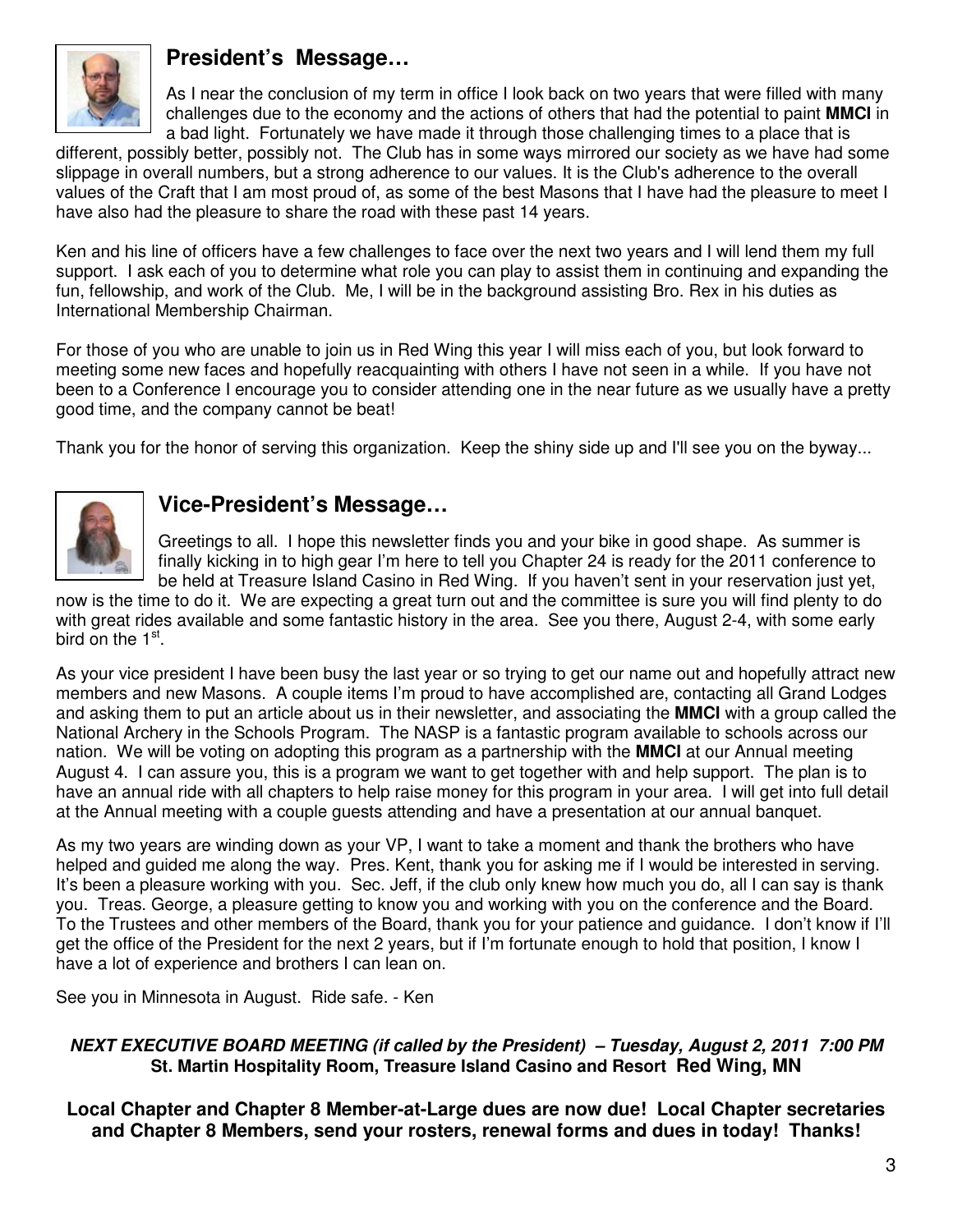

**MMCI** 2011 Annual Conference Red Wing, Minnesota

SHEDULE OF EVENTS



Monday - August 1st

Tuesday - August 2nd

Rochester Group Ride-lunch included 10:00AM (lunch 12:30PM) Casino Parking Lot-Kick stands up Executive Board Meeting (if called) **7:00 PM** St. Martin Hospitality Room

#### Wednesday - August 3rd

Red Wing Lodge - Dinner (Donation \$10) 6:00PM Casino Parking Lot-Kick stands up Open Road Degree **8:00PM** 8:00PM Red Wing Lodge

#### Thursday - August 4th

Friday - August 5th

at www.masonicmotorcycle.org in "Announcements." Welcome at ALL events.

Bike Wash **All Day** All Day **Casino Gas Station** 

#### <u>DATE</u> EXECUTIVE DATE DATE DESCRIPTION OF TIME OCCUPATION.

Early Registration 10:00AM-8:00PM St. Martin Hospitality Room Bike Wash **All Day** All Day **Casino Gas Station** Self Directed Rides **10:00AM-8:00PM** St. Martin Hospitality Room

Registration 8:00AM-8:00PM St. Martin Hospitality Room Self Directed Rides 10:00AM-8:00PM St. Martin Hospitality Room Ice Cream Social **6:00PM** 6:00PM St. Martin Hospitality Room

Registration 10:00AM-8:00PM St. Martin Hospitality Room Self Directed Rides 10:00AM-8:00PM St. Martin Hospitality Room Bike Wash **All Day** All Day **Casino Gas Station** 

Registration 11:00AM-6:00PM St. Martin Hospitality Room MMCI Annual International Meeting 9:00AM-10:30PM Barbados Banquet Room Poker Run/Bug Run 11:00Am-5:00PM Route given at time of departure Bike Show/Happy Hour 6:00PM-7:00PM Casino Parking Lot/St. Martin Hospitality Room Banquet/Awards Presentation 7:00PM-9:00PM Barbados Banquet Room

Departure Breakfast 6:00AM-9:00AM Barbados Banquet Room

Registration form available All Registered Participants Schedule is subject to change.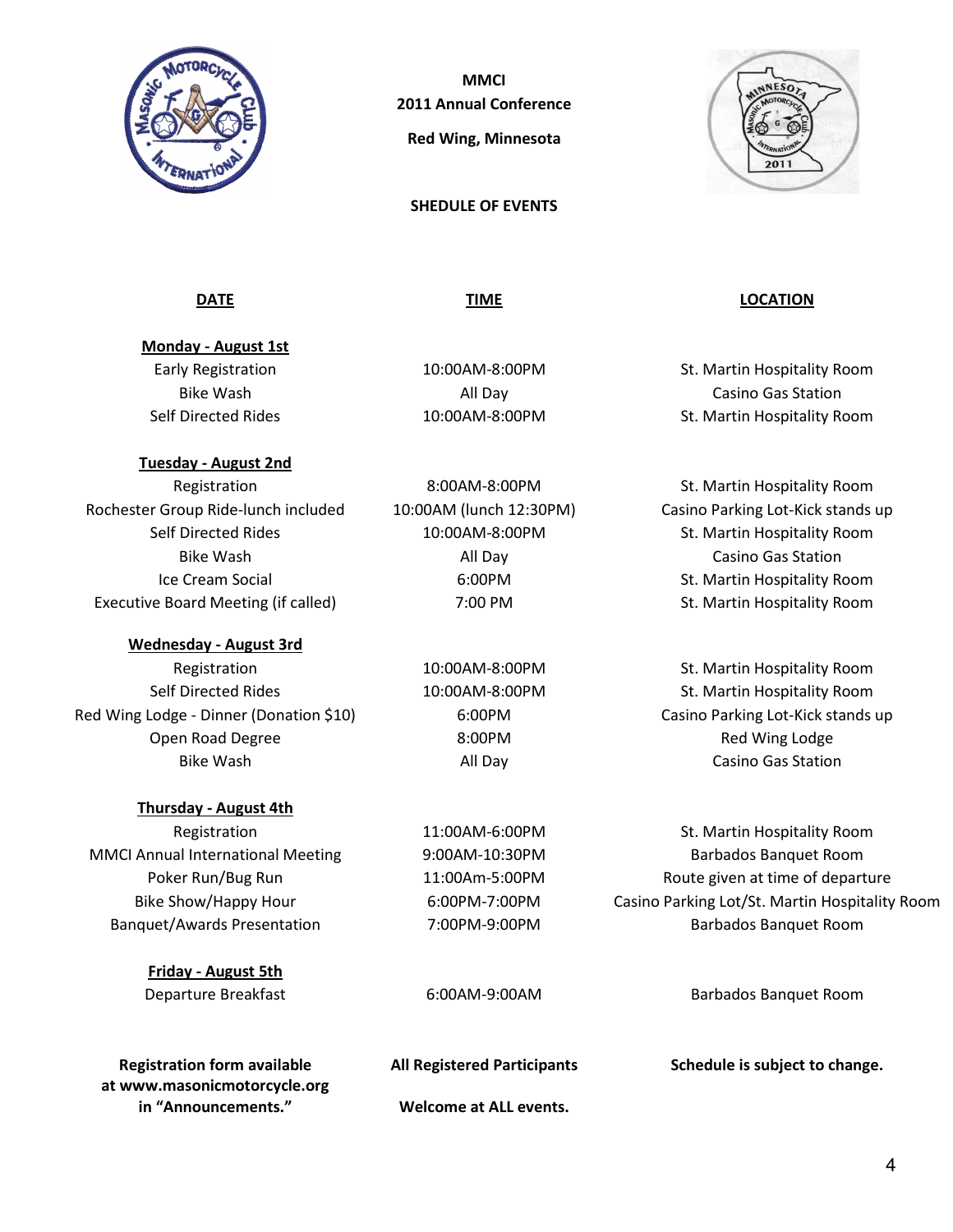**Minutes of the May 14, 2011 Executive Board Meeting…** The Spring 2011 meeting of the **MMCI** Executive Board was called to order by President Kent Dorney at 4:01 PM in the conference room of the Ramada Inn in Cortland, NY. All elected and appointed officers were present except for Dave Page, Four Year Trustee, Jeff Killian, Chaplain and Rex Baker, Lifetime Trustee. Guests included members of Chapter 8, 15 and 32. After the opening prayer, the Pledge of Allegiance was led by Kent Dorney, President.

Minutes of the previous executive Board meeting were approved as published.

#### **Sickness and Distress:**

Rex Baker, Lifetime Trustee and Membership Chairman, is undergoing treatment for a serious illness.

#### **Officers Reports**:

**President**: Reported that he has been assisting Rex with Membership Chair duties. **Vice-president:** Ken indicated that he did not have anything to add beyond his published report and that the GL of SC expressed displeasure with Masonic clubs of any kind, and **MMCI** Chapters in particular organizing in SC without Grand Lodge approval. Ken reiterated how important it is for a group to request and receive Grand Lodge permission to organize before they request a charter from **MMCI**. **Secretary**: Jeff reported that all Chapter 8 Members have received their renewal notices, and local Chapters will receive their rosters and update forms within the next week. Everything else is in the Secretary's submitted report. **Treasurer**: George reviewed the report and **MMCI** income and expenses. After his explanation of the report, a motion was made and seconded to accept the report. Passed. The Treasurer's report is on file with the Secretary. **Trustees**: Neither Trustee present had anything to report.

**Committees**: Bylaws: the committee presented two proposed changes to the Constitution and Bylaws. The first is an addendum to ARTICLE VII – DUTIES OF OFFICERS of the Bylaws. The following shall be added to that Article:

#### **Filling vacancies on Executive Board:**

**An Executive Board position that is empty, for whatever reason, shall be filled by the President who will appoint someone from the Membership to that position pro tem until the next election. This appointment requires ratification by the majority of the Executive Board. The President may consult with the Nominations Committee for suggestions.** 

#### **Removal from office for non-performance of duty:**

**Notwithstanding Article VI, "Expulsion" for misconduct, an officer of the Executive Board may be removed from office for gross neglect of duty. Lifetime and Honorary Trustees are exempt from this Article. Upon written complaint by a Member of MMCI that an elected officer/Trustee is not fulfilling his duties, the Executive Board will investigate the complaint and at its discretion will take appropriate action which may be to do nothing, censure the negligent officer, or remove him from office. Majority vote of the full board is required to initiate action. Appointed offices/positions, if deemed neglected, may be refilled by the appointing officer.** 

The following change/addition to ARTICLE V – FUNDS were suggested by Doug Kelley:

Original wording:

#### **ARTICLE V - FUNDS**

**(A) All funds shall be deposited in a U.S. federally insured bank or savings institution. No debts shall be incurred by or for the M.M.C.I. by any Officer, Committee member or Members except as authorized by a vote of the Executive Board with the exception of the Secretary and Treasurer, who are authorized to contract for all current expenses such as postage, stationary, printing, newsletters, etc., as established in a budget approved by the Executive Board. \***